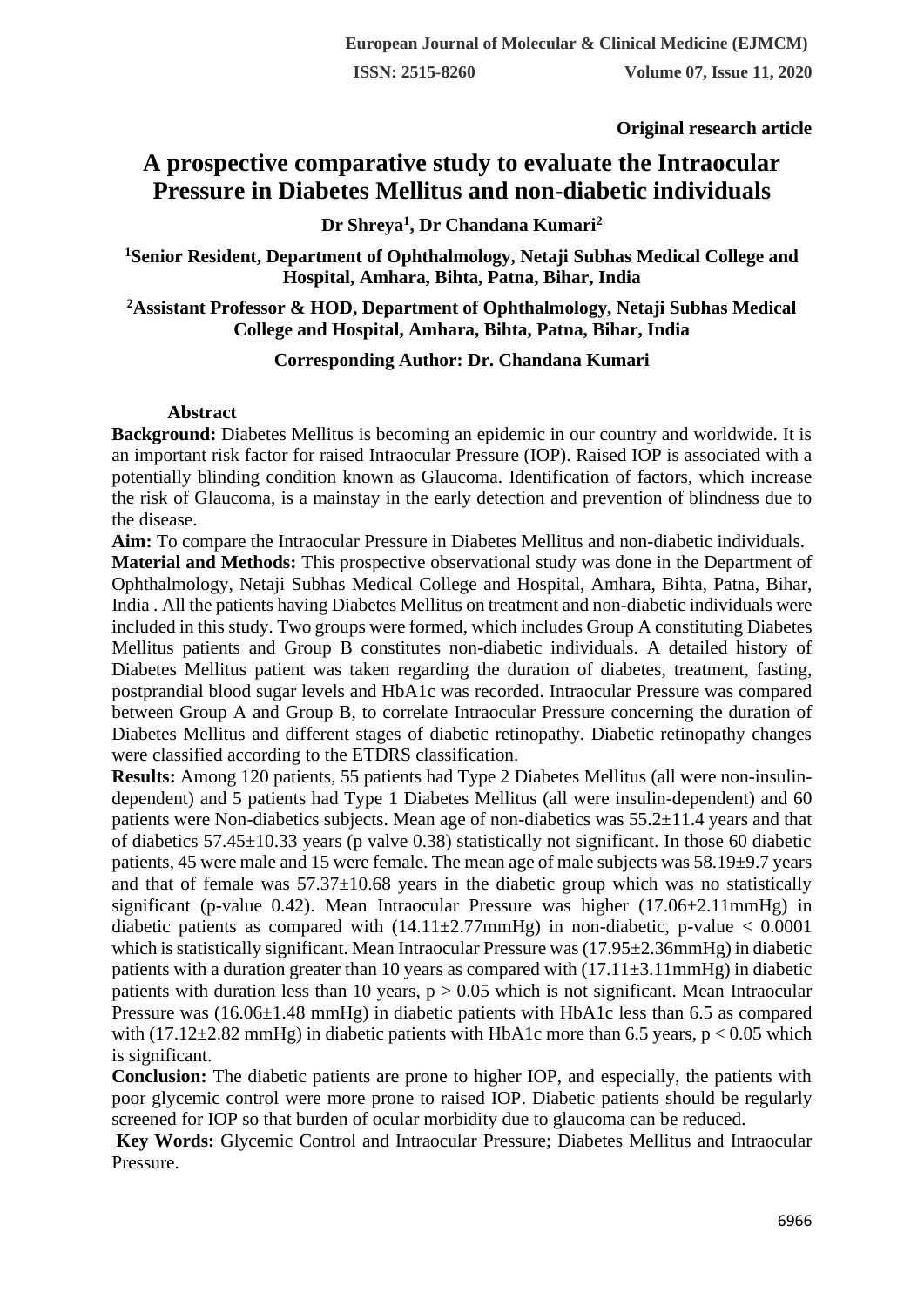#### **Introduction**

The number of diabetics is growing fast and gaining the status of the epidemic in India and worldwide. The disease is currently affecting 62 million people in India, and it is predicted that by the year 2030, the number will grow up to 79.4 million.<sup>1-4</sup> Looking at current scenario identification of factors which lead to diabetes as well as factors that are worsened by diabetes is necessary. Diabetes Mellitus is a major health problem in India, with its incidence increasing every day. diabetes is associated with long-term damage to various organs such as eye, kidney, heart, blood vessels and nerves. Diabetes Mellitus has emerged as a major cause of vision loss and visual disability, not only in developed countries but also in developing countries. Besides its other ocular manifestations, diabetes also affects Intraocular pressure.<sup>5</sup> The mechanism that causes higher intraocular Pressure is not clear, but various etiologies have been postulated as genetic, autonomic dysfunction, and osmotic diffusion.<sup>6</sup> Many studies have shown its association with Intraocular Pressure and open-angle glaucoma. Others have found no association between diabetes and intraocular pressure. Chronic Hyperglycemia in diabetes is associated with long-term damage and dysfunction of multiple organs. Various microangiopathic complications associated with diabetes are nephropathy, retinopathy, and neuropathy.<sup>7</sup> Diabetes is a known risk factor of decreased visual acuity, and diabetic retinopathy is a well-established cause of it. $8.9$  It has been documented that tight control of blood glucose levels reduces the risk of retinopathy.<sup>9</sup> Diabetes besides affecting the retina is also a risk factor for raised Intraocular Pressure (IOP). Several studies have shown the association of Diabetes Mellitus with glaucoma.<sup>10,11</sup> Whether tight glycemic control prevents the rise in IOP is the question of debate IOP is affected by various systemic and local factors. The normal range of IOP is between 10 and 20 mm of Hg. The normal IOP is determined by the balance of production of aqueous humor and its drainage through the trabecular meshwork. Any imbalance in production and drainage leads to a rise in IOP.<sup>12</sup> Glaucoma is a disease condition characterized by chronic progressive optic neuropathy and typical visual field changes. Elevated IOP is the major risk factor for glaucoma. The present study aimed to compare the intraocular Pressure in Diabetes Mellitus and non-diabetic individuals.

#### **Material and Methods**

This prospective observational study was done in the Department of Ophthalmology, Netaji Subhas Medical College and Hospital, Amhara, Bihta, Patna, Bihar, India . Patients having Diabetes Mellitus (who are previously diagnosed by a physician) on treatment and Nondiabetic individuals were included in this study. Two groups were formed which includes Group A constituting Diabetes Mellitus patients and Group B constitutes Non-diabetic individuals. The detailed history of Diabetes Mellitus patient was taken regarding the duration of diabetes, treatment, fasting, postprandial blood sugar levels and HbA1c will be recorded.

#### **Methodology**

All the patients of Group A and Group B were undergone complete ophthalmic examination, which includes best-corrected visual acuity, slit-lamp anterior segment examination, slit-lamp biomicroscopy (+90D)/ indirect ophthalmoscopy for posterior segment examination, Perkins applanation tonometry to measure Intraocular pressure. Gonioscopy was done if required. For posterior segment examination pupils was dilated using mydriatics and slit-lamp biomicroscopic/ indirect ophthalmoscopy examination was done to find out the diabetic retinopathy changes and classified according to the ETDRS classification. Intraocular Pressure was compared between Group A and Group B, to correlate Intraocular Pressure concerning the duration of Diabetes Mellitus and different stages of diabetic retinopathy. Diabetic retinopathy changes were classified according to the ETDRS classification (Non-proliferative and proliferative diabetic retinopathy).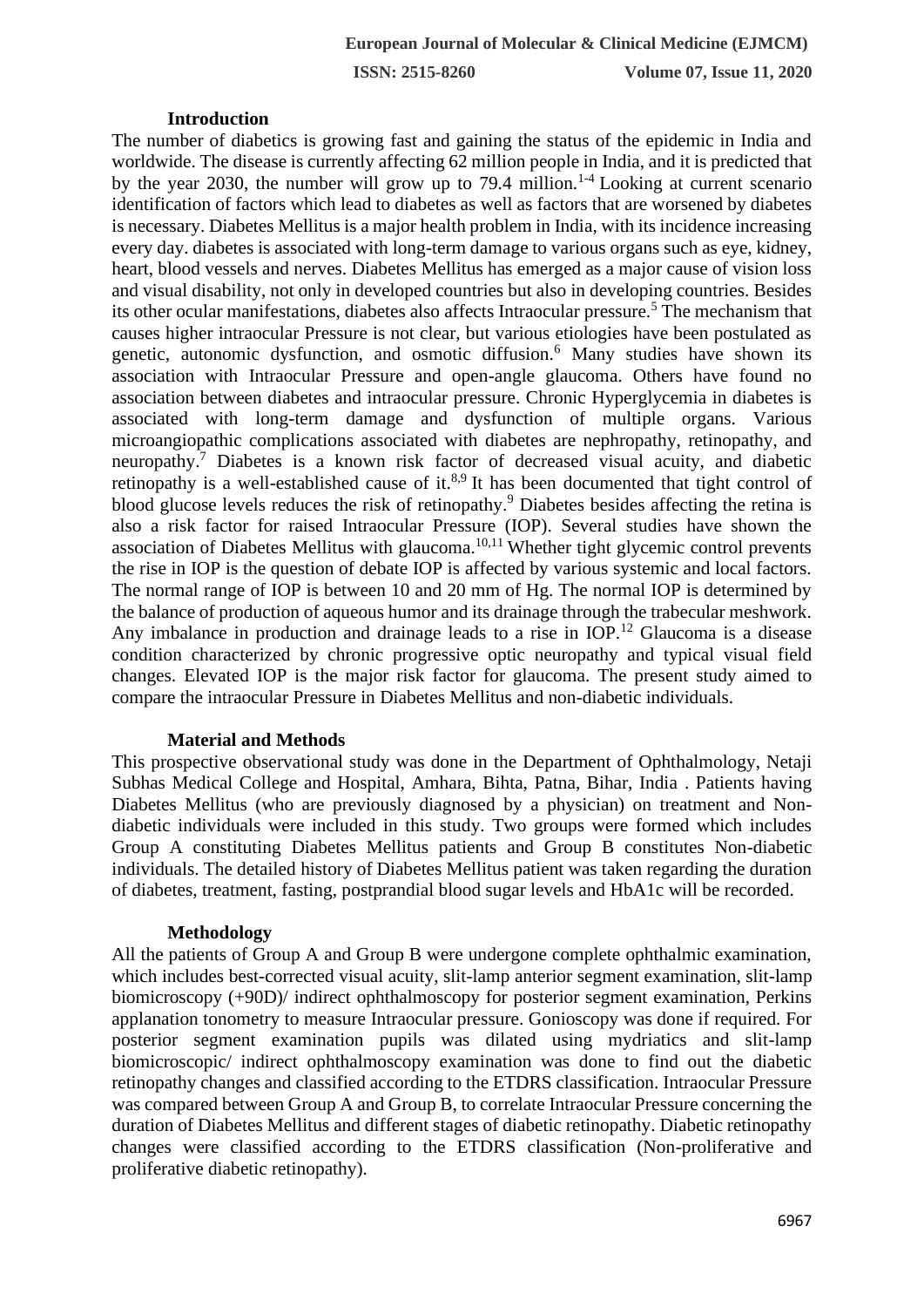### **Inclusion Criteria**

- Patients with Diabetes Mellitus.
- Age group18-75 years.
- Non-diabetic individuals

# **Exclusion Criteria**

• Patients having corneal pathology and any other ocular abnormalities like pterygium, entropion, trichiasis.

- Patients who have undergone previous ocular surgeries.
- Contact lens wearers.
- Patients on topical and systemic steroids.
- Patients having refractive error greater than  $\pm$  6D spherical or cylinder greater than  $\pm$ 3D.
- Pregnant women.

#### **Results**

120 patients were included in our study. 55 patients had Type 2 Diabetes Mellitus (all were non-insulin-dependent) and 5 patients had Type 1 Diabetes Mellitus (all were insulindependent), and 60 patients were Non-diabetics subjects. Mean age of non-diabetics was  $55.2\pm11.4$  years and that of diabetics  $57.45\pm10.33$  years (p valve 0.38) statistically not significant. In those 60 diabetic patients, 45 were male and 15 were female. The mean age of male subjects was  $58.19\pm9.7$  years and that of female was  $57.37\pm10.68$  years in the diabetic group which was no statistically significant (p-value 0.42).

#### **Table 1: Mean IOP of patients of diabetics and non-diabetics**

| <b>Patients</b>  |    | Mean IOP( $mmHg$ ) SD |                                         | p-value       |
|------------------|----|-----------------------|-----------------------------------------|---------------|
| <b>Diabetics</b> | 60 | 17.06                 | $\mathcal{L}$ . I I                     | $P < 0.0001*$ |
| Non Diabetics    | 60 | 14.1 <sub>1</sub>     | $\overline{ }$<br>$\angle$ . $\sqrt{ }$ |               |

Table 1 shows mean Intraocular Pressure higher (17.06±2.11mmHg) in diabetic patients as compared with  $(14.11 \pm 2.77$ mmHg) in non-diabetic, p-value  $< 0.0001$  which is statistically significant.

| Duration of Diabetes Mean IOP(mmHg) |      | <b>SD</b> | p-value |  |
|-------------------------------------|------|-----------|---------|--|
| $<10$ years                         |      |           | P<0.29  |  |
| $>10$ years                         | 7.95 | 2.36      |         |  |

# **Table 2: Mean IOP of patients with Duration of Diabetes**

Table 2 shows mean Intraocular Pressure was (17.95±2.36mmHg) in diabetic patients with a duration greater than 10 years as compared with  $(17.11\pm3.11$ mmHg) in diabetic patients with duration less than 10 years, p-value  $> 0.05$  which is not significant.

| <b>HbA1c</b> | <b>Mean IOP</b> | $\pm$ SD | p-value      |
|--------------|-----------------|----------|--------------|
| < 6.5        | 16.06           | 1.48     | ${<}0.0005*$ |
| >6.1         | 710             | 2.82     |              |

# **Table 3: Mean IOP of patients with HbA1c**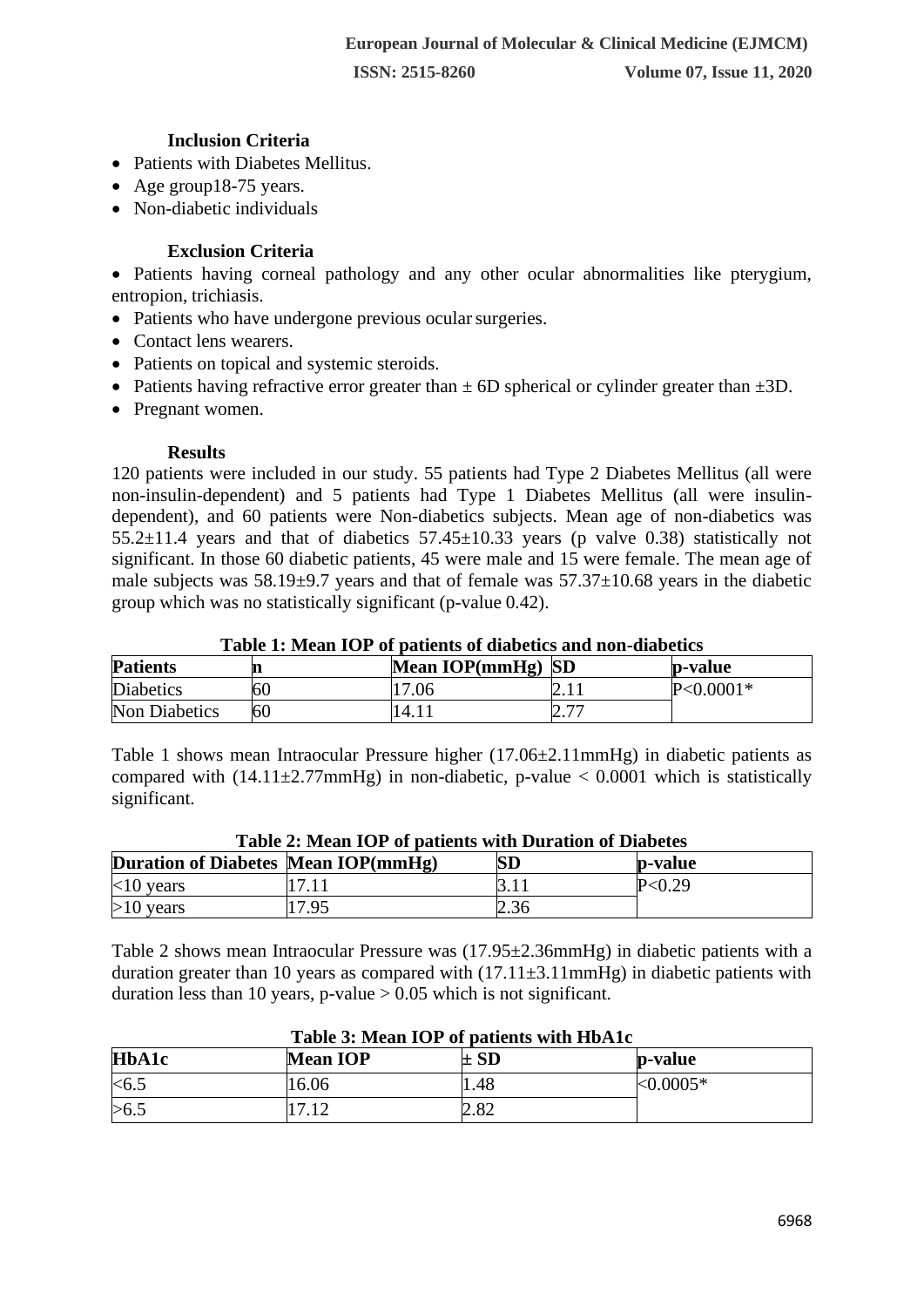## **ISSN: 2515-8260 Volume 07, Issue 11, 2020**

Table 3 shows mean intra-ocular Pressure (17.12±2.82mmHg) higher in diabetic patients with HbA1c value >6.5% as compared (16.06±1.48mmHg) with diabetic patients with HbA1c value  $\langle 6.5\%$ , p value  $\langle 0.0005 \text{ which is statistically significant.} \rangle$ 

| <b>Diabetic Retinopathy</b> | <b>Mean IOP</b>  | $\pm SD$ | p-value     |
|-----------------------------|------------------|----------|-------------|
| <b>NPDR</b>                 | 19.1             |          | $<,0.0001*$ |
| <b>PDR</b>                  | $\overline{2.9}$ |          |             |

# **Table 4: Mean IOP of patients with diabetic Retinopathy**

Table 4 shows mean intraocular Pressure lower in patients who have proliferative diabetic retinopathy than in those patients having non-proliferative diabetic retinopathy, p-value <0.0001 which is statistically significant.

#### **Discussion**

Glaucoma is the world's leading cause of acquired blindness.<sup>13</sup> Glaucoma is an optic neuropathy characterized by progressive degeneration of retinal ganglion cells and their axons, manifested by increasing optic disc cupping and deterioration of visual function.<sup>14</sup> The round firm shape of the eyeball is caused by the Intraocular Pressure (IOP) within the eyeball which is caused by the aqueous humour and vitreous body. Importance of IOP is in maintaining the structural and functional integrity of the eye. High Intraocular Pressure is more often associated with glaucomatous optic nerve damage. IOP is not the only risk factor for optic nerve damage but is one of the modifiable risk factors for the emergence of glaucoma and is the only amendable risk factor that can be treated.<sup>15</sup>

Our study shows mean Intraocular Pressure higher (17.06±2.11mmHg) in diabetic patients as compared with  $(14.11 \pm 2.77$ mmHg) non-diabetic, p-value  $\lt 0.0001$  which is statistically significant. A study conducted by Jain and Luthra, reported that mean intraocular Pressure in diabetic eyes is slightly higher than in non-diabetic eyes.<sup>16</sup> Contrary to our study, study conducted by Tielsch JM, Katz J et al Baltimore eye survey could not show any positive correlation between diabetes and elevated Intraocular pressure(POAG) as compared to nondiabetic individuals.<sup>10</sup>

In our study, it was observed that mean Intraocular Pressure (17.12±2.82mmHg) is higher in diabetic patients with HbA1c value  $>6.5\%$  as compared (16.06 $\pm$ 1.48mmHg) with diabetic patients with HbA1c value  $\langle 6.5\%$ , p-value  $\langle 0.0005 \text{ which is statistically significant.} \rangle$ 

A study conducted by Oshitari T., Fujimoto N et al showed higher intraocular Pressure with chronic hyperglycaemia i.e >6.5%.<sup>17</sup> Baisakhiya S, Garg P et al also had a similar finding, mean IOP of diabetic subjects with HBA1C<7% was 16.9±0.43 mm Hg and with HBA1C>8% was  $18.62\pm0.22$  mm of Hg (*P*<0.005) which was significantly higher.<sup>18</sup> In our study the mean intraocular Pressure was lower in patients who had proliferative diabetic retinopathy than in those patients having non-proliferative diabetic retinopathy, p-value  $\leq 0.0001$  which is statistically significant. A study conducted by Cristiansson (1961) also reported low IOP in proliferative retinopathy compared to non-proliferative retinopathy.<sup>19</sup> On the contrary one of the study conducted by Masato Matsuoka, Nahoko Ogata et al showed IOP in each diabetic retinopathy group was significantly higher than that in their non-diabetic group ( $P < 0.001$ ). but there was no significant difference between the diabetic retinopathy groups.  $*P < 0.001$ .<sup>5</sup>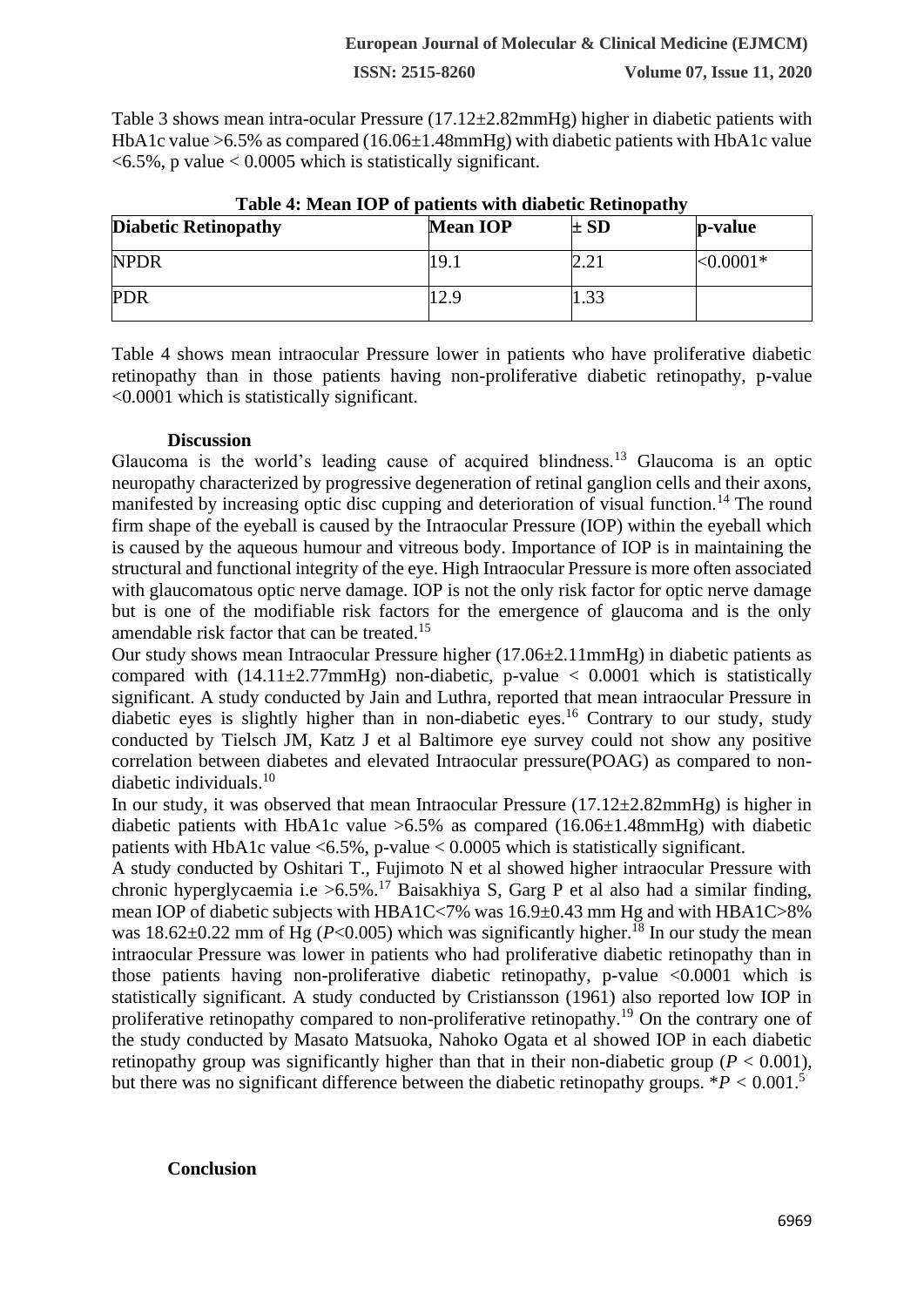The diabetic patients are prone to higher IOP, and especially, the patients with poor glycemic control were more prone to raised IOP. Diabetic patients should be regularly screened for IOP so that burden of ocular morbidity due to glaucoma can be reduced.

# **Reference**

- 1. Joshi SR, Parikh RM. India Diabetes capital of the world: Now heading towards hypertension. J Assoc Physicians India. 2007;55:323-4.
- 2. Kumar A, Goel MK, Jain RB, Khanna P, Chaudhary V. India towards diabetes control: Key issues. Australas Med J. 2013;6(10):524-31.
- 3. Wild S, Roglic G, Green A, Sicree R, King H. Global prevalence of diabetes: Estimates for the year 2000 and projections for 2030. Diabetes Care. 2004;27(5):1047-53.
- 4. Whiting DR, Guariguata L, Weil C, Shaw J. IDF Diabetes Atlas: global estimates of the prevalence of diabetes for 2011 and 2030. Diabetes Res Clin Pract. 2011;94(3):311-21.
- 5. Anandha Lakshmi S, Patricia H, Saravanan A, Ramachandran C. Intraocular Pressure in subjects with type 2 Diabetes Mellitus. Jour Clin Diag Res 2011; 5: 1336-8
- 6. Matsuoka M, Ogata N, Matsuyama K, Yoshikawa T, Takahashi K. Intraocular Pressure in Japanese diabetic patients. Clin Ophthalmol Auckl NZ. 2012; 6:1005–9
- 7. Weckbach S, Findeisen HM, Schoenberg SO, Kramer H, Stark R, Clevert DA, et al. Systemic cardiovascular complications in patients with long-standing Diabetes Mellitus: Comprehensive assessment with whole-body magnetic resonance imaging/magnetic resonance angiography. InvestRadiol. 2009;44(4):242-50.
- 8. Congdon NG, Friedman DS, Lietman T. Important causes of visual impairment in the world today. JAMA. 2003;290(15):2057-60.
- 9. Mohamed Q, Gillies MC, Wong TY. Management of diabetic retinopathy: A systematic review. JAMA. 2007;298(8):902-16.
- 10. Tielsch JM, Katz J, Quigley HA, Javitt JC, Sommer A. diabetes, intraocular pressure, and primary open-angle glaucoma in the Baltimore Eye Survey. Ophthalmology. 1995;102(1):48-53.
- 11. Vijaya L, George R, Paul PG, Baskaran M, Arvind H, Raju P, et al. Prevalence of openangle glaucoma in a rural south Indian population. Invest Ophthalmol Vis Sci. 2005;46(12):4461-7.
- **12.** Kanski JJ. Clinical Ophthalmology a Systematic Approach. 4th ed. Woburn, MA: Butterworth Heinemann Publishers; 2000.
- 13. Kohli PG, Kaur H, Maini H. Relation of Body mass index with Intraocular Pressure. Indian Journal of Basic and Applied Medical Research. 2014; 3(2):679-81.
- 14. Pedro-Egbe CN, Awoyesuku EA, Nathaniel GI, Komolafe RO. The relationship between Body Mass Index and Intraocular Pressure in Port Harcourt Nigeria. Br J of Medicine& Medical Research. 2013; 3(3):589- 95.
- 15. Patil S, Herur A, Shashikala GV, Chinnagudi S, Manjula R, Ankad R, et al. Correlation of IOP with blood pressure and BMI in offsprings of diabetic patients: A Cross-sectional study. Int J Med Res Health Sci. 2014; 3(3):566-9
- 16. Jain, IS. and Luthra, CL.: Diabetic retinopathy, its relationship with Intraocular Pressure. *Arch Oph* (Chica go) 1967;78:198.
- 17. Oshitari T, Fujimoto N, Hanawa K, Adachi-Usami E. Effect of Chronic Hyperglycemia on Intraocular Pressure in Patients With Diabetes . *Am J Ophthalmol*, 2007;143(2):363-5.
- 18. Baisakhiya S, Garg P, Singh S. Association between glycemic control and Intraocular Pressure in patients of Type II Diabetes Mellitus. *Natl J Physiol Pharm Pharmacol* 2017;7(1):43-6.
- 19. Cristiansson, J., Intraocular Pressure in Diabetes Mellitus, Acta. *Ophthalmol* 1961;39:159